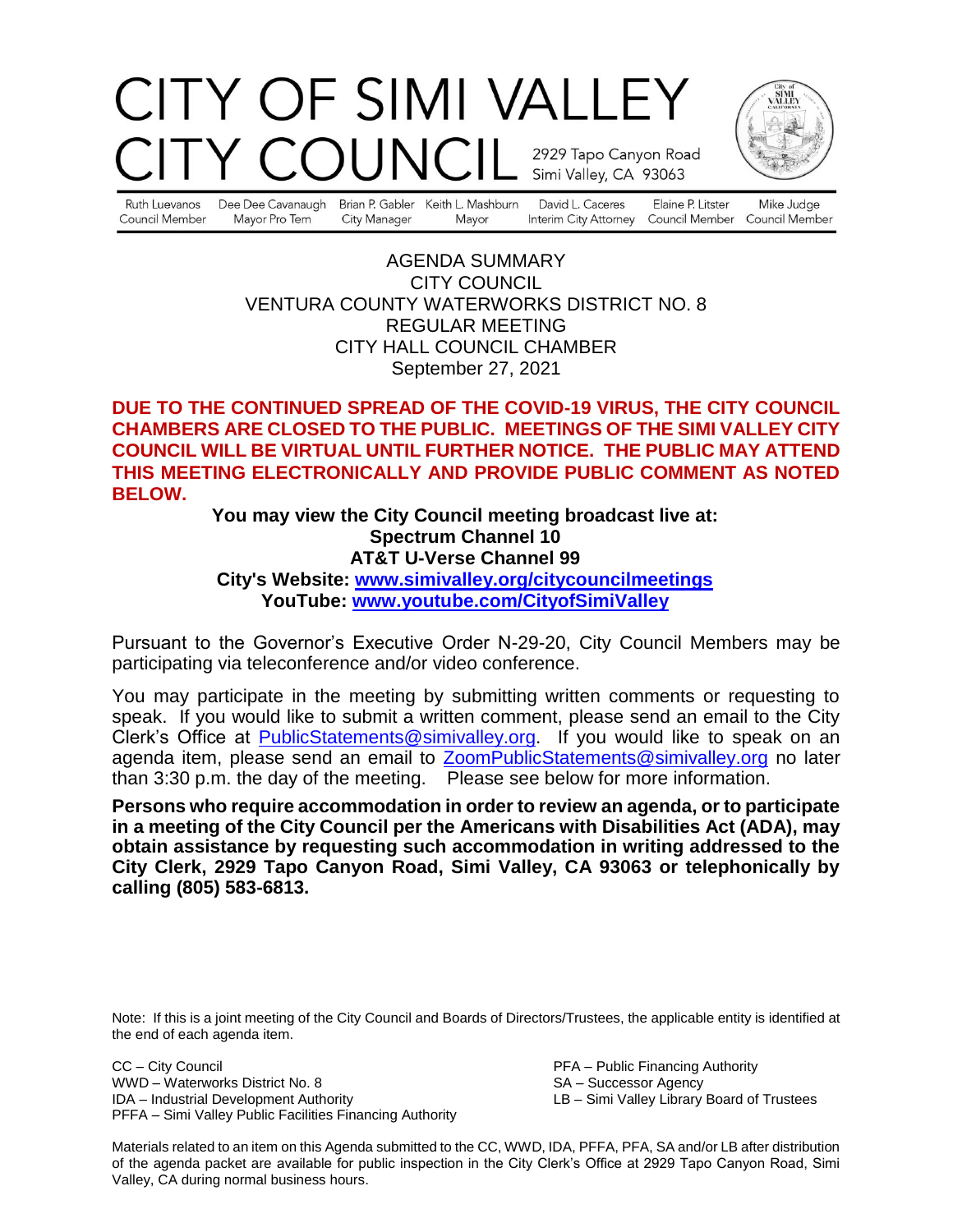AGENDA ITEM

**Any such request for accommodation should be made, if at all possible, at least 48 hours prior to the scheduled meeting for which assistance is requested. The City will resolve such requests in as timely a manner as possible.**

**Written Comment Submissions** - To allow adequate time to provide your comments to be reviewed by the City Council Members, please submit your comments via email to the City Clerk's Office at [PublicStatements@simivalley.org](mailto:PublicStatements@simivalley.org) no later than 5:00 p.m. the day of the meeting. The City Clerk will forward your comments to the City Council Members.

**Public Comment Via Zoom** - If you would like to speak on an agenda item during the meeting, please register no later than 3:30 p.m. on the Monday of the City Council meeting by contacting [ZoomPublicStatements@simivalley.org](mailto:ZoomPublicStatements@simivalley.org) and providing your name, email, and/or the phone number you will be calling from.

Please specify if you wish to make a Public Comment on Agenda Item No. 2 (PUBLIC STATEMENTS ON APPOINTMENTS, SPECIAL PRESENTATIONS AND INFORMATIONAL REPORTS), Agenda Item No. 4 (PUBLIC HEARINGS), or Agenda Item No. 5 (PUBLIC STATEMENTS ON ALL ITEMS OTHER THAN PUBLIC HEARINGS, APPOINTMENTS INFORMATIONAL REPORTS). If there are no matters scheduled for Agenda Items 2 or 4, you may only comment on Agenda Item No. 5.

Note: Providing a name when registering is optional; if you do not wish to provide your name, please select an alias or handle so that you can be called on to speak at the meeting. You will receive an email with the Zoom meeting link and password the day of the City Council meeting.

Persons addressing the City Council are requested to state their name and community of residence for the record. If you need further assistance, please email the City Clerk at CityClerk@simivalley.org or call (805) 583-6748.

Please be advised that communications directed to the City Council are public records and are subject to disclosure pursuant to the California Public Records Act and Brown Act unless exempt from disclosure under the applicable law. Communications will not be edited for redactions; will be printed/posted as submitted.

AGENDA ITEM

CALL TO ORDER: 6:00 p.m. (CLOSED SESSION)

ROLL CALL: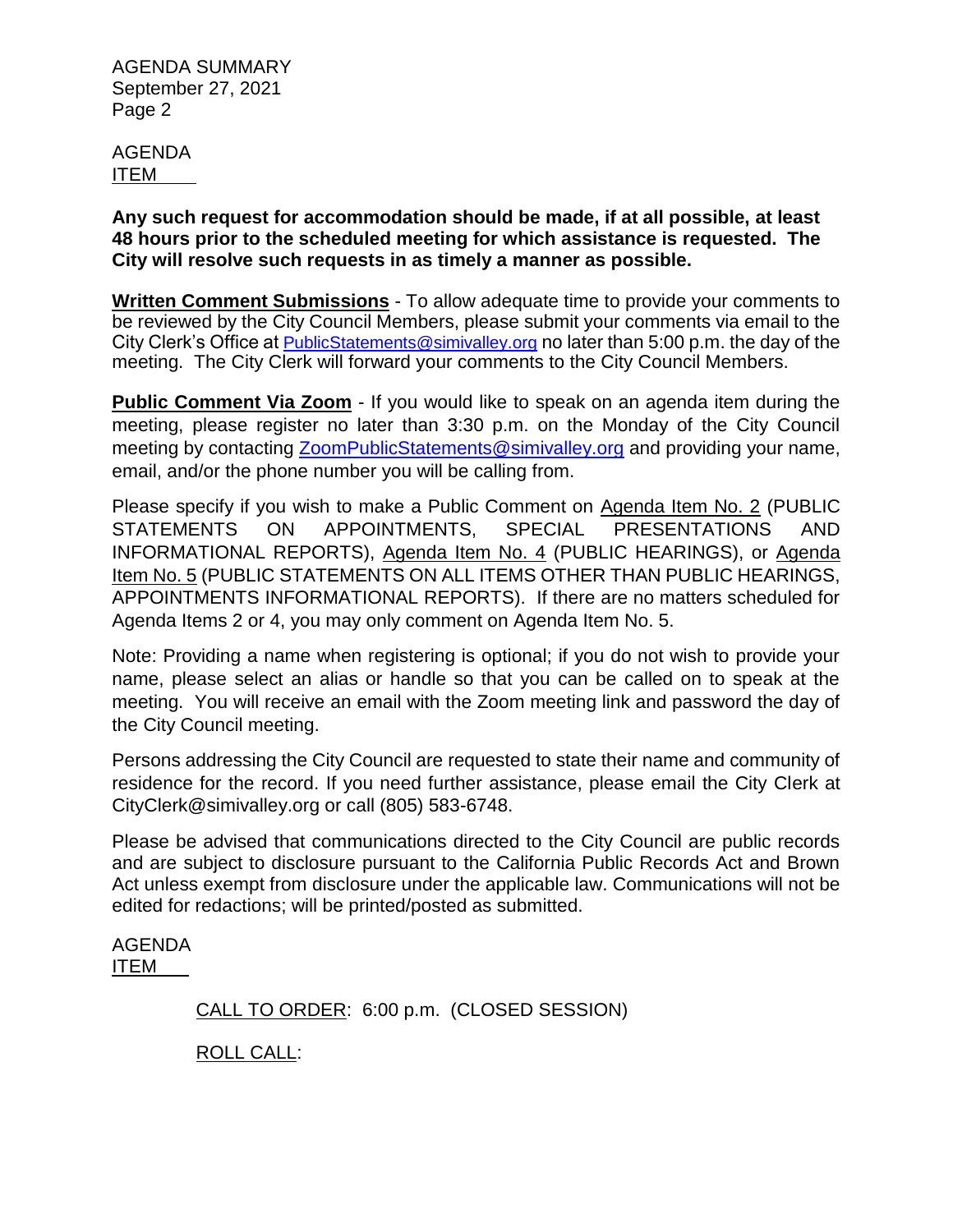AGENDA ITEM

a. PUBLIC STATEMENTS:

Public comments on Closed Session items only.

- b. CLOSED SESSION:
	- (1) Conference with Labor Negotiator **(CC)** Pursuant to Government Code Section 54957.6(a)

City's Designated Representative: Samantha Argabrite, Deputy City Manager

Employee Organization: Simi Valley Police Managers Association

CALL TO ORDER: 6:30 p.m. (OPEN SESSION)

CLOSED SESSION REPORTS:

Public Report of action taken pursuant to Government Code Section 54957.1

PLEDGE OF ALLEGIANCE:

ROLL CALL:

- 1. AGENDA REVIEW:
- 1A. Move that all resolutions and ordinances presented tonight be read in title only and all further reading be waived.
- 1B. It is the policy of the City Council that upon reaching 11:30 p.m., the City Council will not address any new agenda items. Should the City Council continue to address an in-progress agenda item past 12:00 midnight, the following motion is in order:

MOTION: Move that the City Council meeting tonight may extend beyond the midnight deadline to conclude the agenda (Section 2-1.106 SVMC).

#### 1C. DECLARATION OF CONFLICT:

If any member of the City Council may have a conflict of interest or any reason why that member must abstain from consideration of any matter on this agenda, he or she should so declare at this time.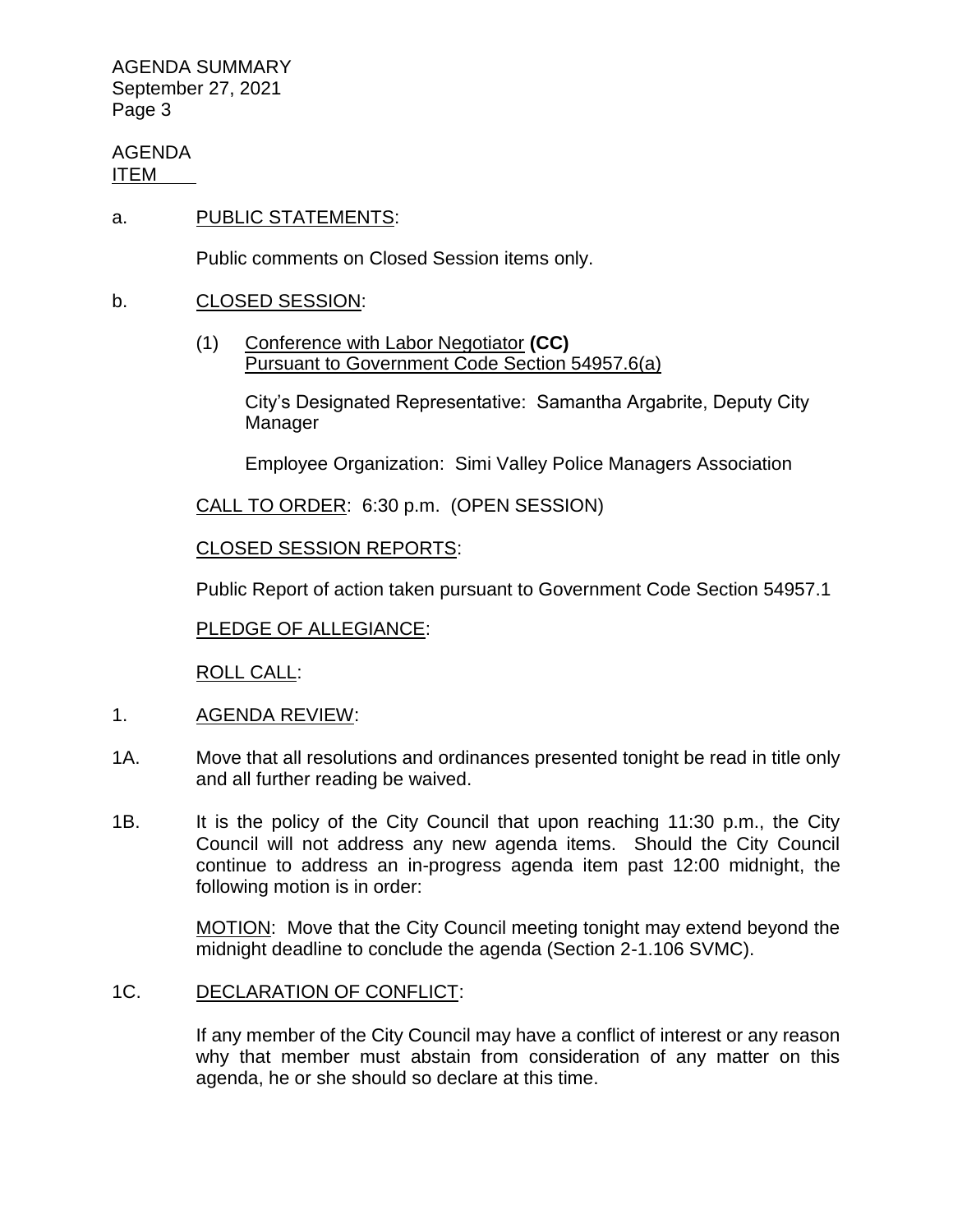AGENDA ITEM

- 1D. CERTIFICATES/HONORARY RESOLUTIONS/PROCLAMATIONS:
	- (1) A proclamation declaring the month of October 2021 as Stop Bullying Month **(CC)**
- 2. PUBLIC STATEMENTS ON APPOINTMENTS, SPECIAL PRESENTATIONS AND INFORMATIONAL REPORTS:

If you wish to make a Public Statement via Zoom on **Agenda Item No. 2 - APPOINTMENTS, SPECIAL PRESENTATIONS AND INFORMATIONAL REPORTS,** please refer to instructions above.

- 3. APPOINTMENTS/SPECIAL PRESENTATIONS AND INFORMATIONAL REPORTS:
- 3A. APPOINTMENTS:
	- (1) Appointment of two Youth Council members **(CC)**
- 3B. SPECIAL PRESENTATIONS: None
- 3C. INFORMATIONAL REPORTS:
	- (1) Youth Council informational report **(CC)**
- 4. PUBLIC HEARINGS:

NOTE ON PUBLIC NOTICE: This is the time and place set for a public hearing on the consideration of matters as presented on this agenda. Let the record show that due notice was given as required by law and an affidavit to this effect is on file in the Office of the City Clerk. The reports of the City Staff relating to these matters shall be made a part of the record of this meeting. Speakers during public hearings shall limit their comments to matters relevant to the item on the agenda, and may be ruled out of order if comments are unrelated to the item.

NOTE ON JUDICIAL REVIEW: If you challenge in court any of the City Council decisions made here tonight, you may be limited to raising only those issues you or someone else raised at this public hearing. The time within which judicial review must be sought is governed by California Code of Civil Procedure Section 1094.6.

If you wish to provide testimony via Zoom on **Agenda Item No. 4 – PUBLIC HEARINGS,** please refer to instructions above.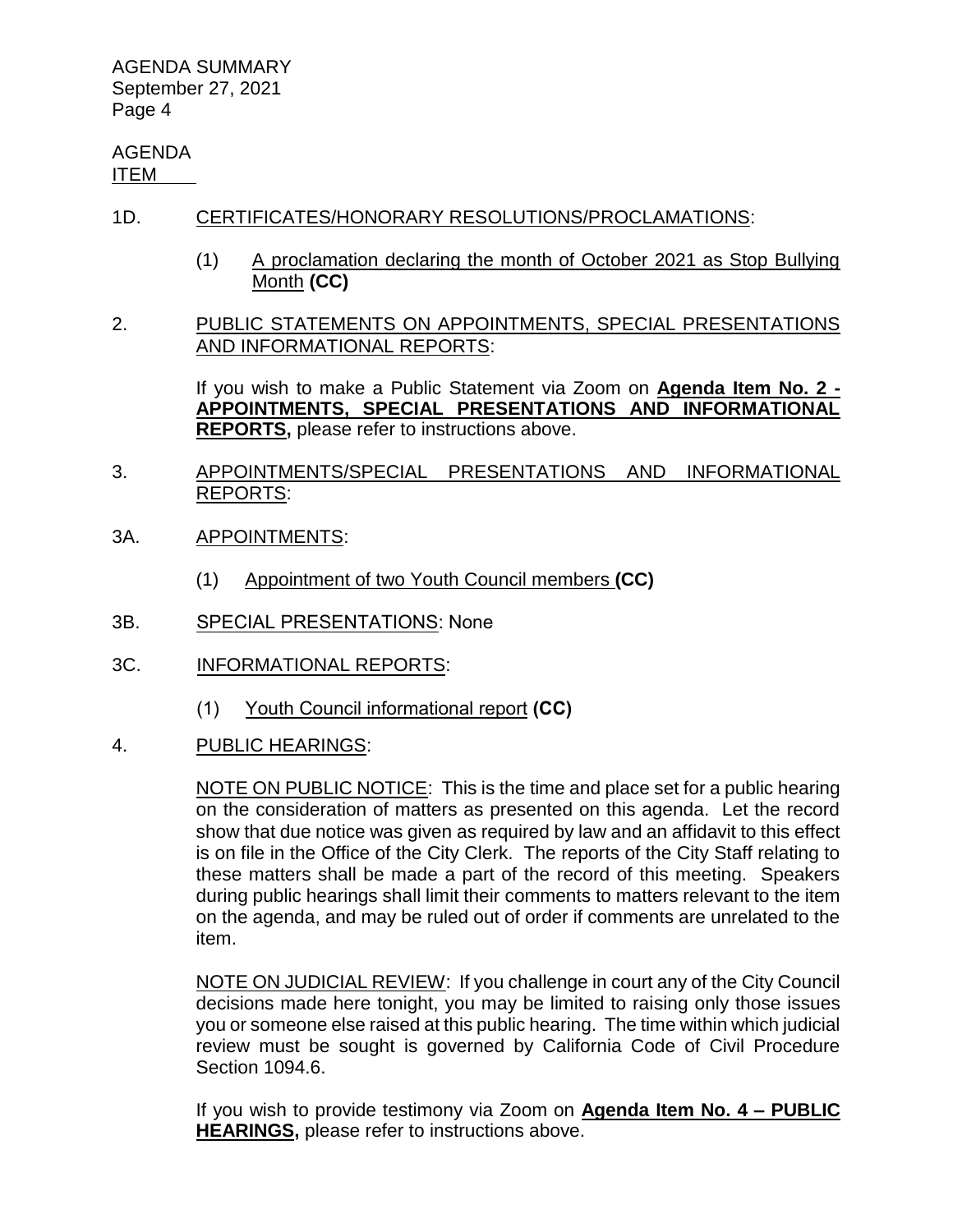#### AGENDA ITEM

## **6:50 P.M. TIME SPECIFIC AGENDA ITEM 4A (Per Election Code Section 21627.1)**

- 4A. First public hearing on the redistricting process and to receive input from the public for the redrawing of election district boundaries (Blanco/Caceres) **(CC)**
- 4B. A public hearing to consider City-initiated Simi Valley Municipal Code amendments (Z-S-2021-0006) to revise portions of Title 9 to establish regulations for outdoor dining standards for restaurants pertaining to setbacks, landscaping and parking requirements, a determination that the amendments are exempt from the California Environmental Quality Act; introduction of an ordinance, and adoption of a resolution (Perros) **(CC)**
- 4C. A public hearing to consider City-initiated Simi Valley Municipal Code amendments (Z-S-745) to revise portions of Title 9, amendments to the West End Specific Plan [SP-S-7, Amendment No. 29 (SP-S-2021-0001)], and Brandeis-Bardin Institute Specific Plan [SP-S-9, Amendment No. 7 (SP-S-2021-0002], to modify regulations for operating alcoholic beverage manufacturing facilities (breweries, microbreweries, wineries, and distilleries); a determination that the amendments are exempt from the California Environmental Quality Act (CEQA), and introduction of an ordinance (Perros) **(CC)**
- 5. PUBLIC STATEMENTS ON ALL ITEMS OTHER THAN PUBLIC HEARINGS, APPOINTMENTS INFORMATIONAL REPORTS:

Time allotted for public statements on all items on the agenda and the consent calendar, as well as matters not on the agenda but within the subject matter jurisdiction of the City Council, but not including comment on public hearings, appointments and certain committee information reports.

If you wish to make a Public Statement via Zoom on **Agenda Item No. 5 - PUBLIC STATEMENTS ON ALL ITEMS OTHER THAN PUBLIC HEARINGS, APPOINTMENTS, SPECIAL PRESENTATIONS AND INFORMATIONAL REPORTS**, please refer to instructions above.

- 5A. CITY COUNCIL/BOARD MEMBER/SPECIAL DISTRICT COMMENTS REGARDING PUBLIC STATEMENTS:
- 6. CONSENT CALENDAR:

NOTICE TO THE PUBLIC: All matters listed under the Consent Calendar are considered to be routine by the City Council/Boards and will be enacted by one motion. There will be no separate discussion of these items.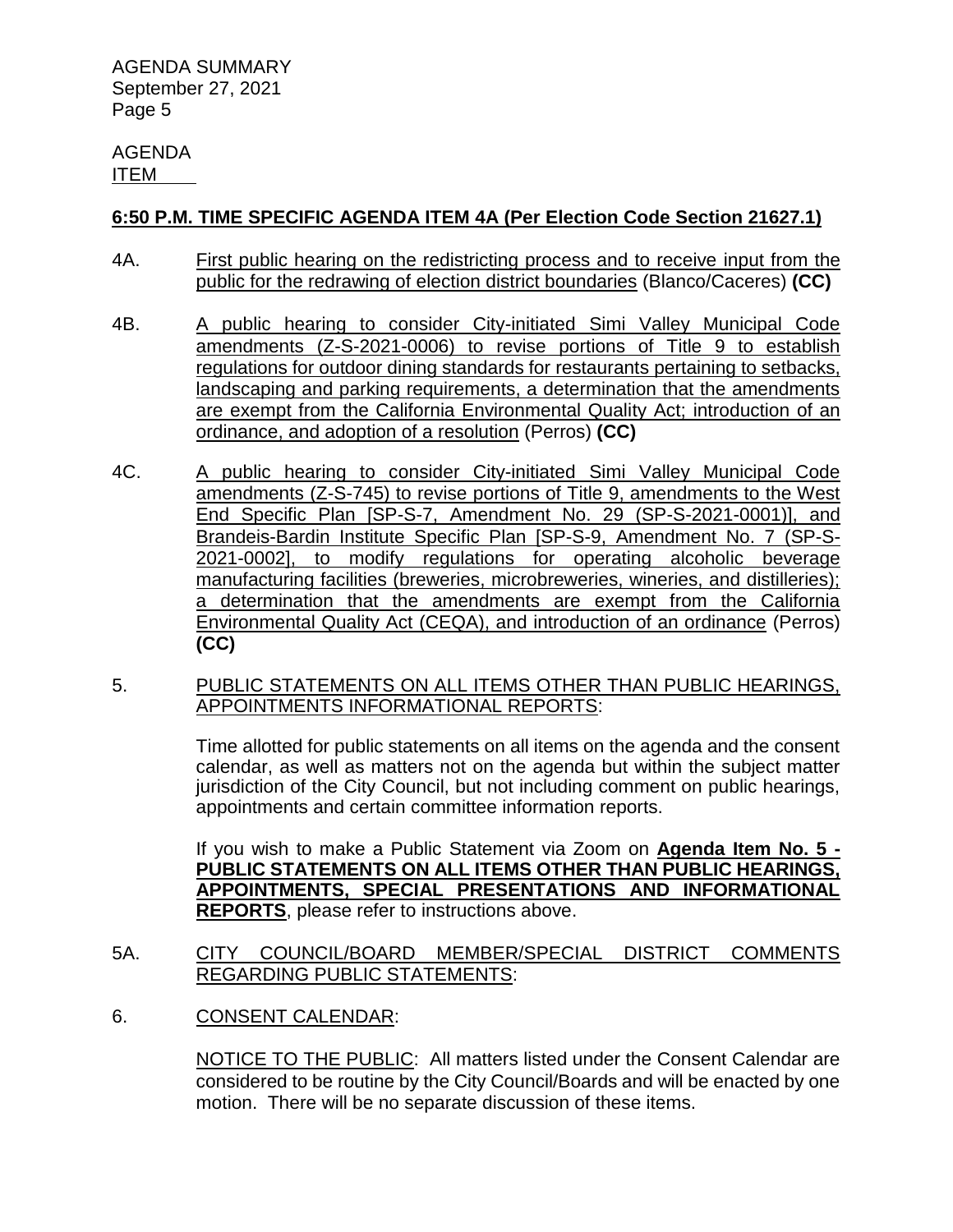#### AGENDA ITEM

If discussion is required, that item will be removed from the Consent Calendar. Vote will be by roll call.

- (1) Approval of the Monthly Investment Report for the month ended August 31, 2021 (Toney) **(CC)** Action Required – Receive and file.
- (2) Authorize acceptance of \$116,350.45 in supplemental funding with an amended project period from the U.S. Small Business Administration's Office of Disaster Assistance Shuttered Venues Operators Grant Program for the Cultural Arts Center; authorize the City Manager or designee to sign all grant related documents; and approve a Supplemental Budget Request of \$116,350.45 in Fund 295 (Swan) **(CC)** Action Required – Approve request.
- (3) Award of contract to Vulcan Materials Company for the purchase of hot asphalt and asphalt products (Fuchiwaki) **(CC/WWD)** Action Required – Award contract to Vulcan Materials Company.
- 7. CONTINUED BUSINESS:
- 7A. Approval the Memorandum of Agreement with the Service Employees International Union (SEIU), Local 721 and adoption of a resolution (Argabrite) **(CC)**
- 7B. Approval of the Memorandum of Understanding with the Simi Valley Police Officer's Association and adoption of a resolution (Argabrite) **(CC)**
- 7C. Adoption of a resolution revising the terms and conditions of employment for Management-designated employees (Argabrite) **(CC)**
- 8. NEW BUSINESS: None
- 9. REPORTS:
- 9A. City Council/Board Member/Special District Member Reports

This item gives the Mayor/Chair and City Council Members/Directors the opportunity to present reports to the other members on committees, commissions, or special projects on which they may be participating.